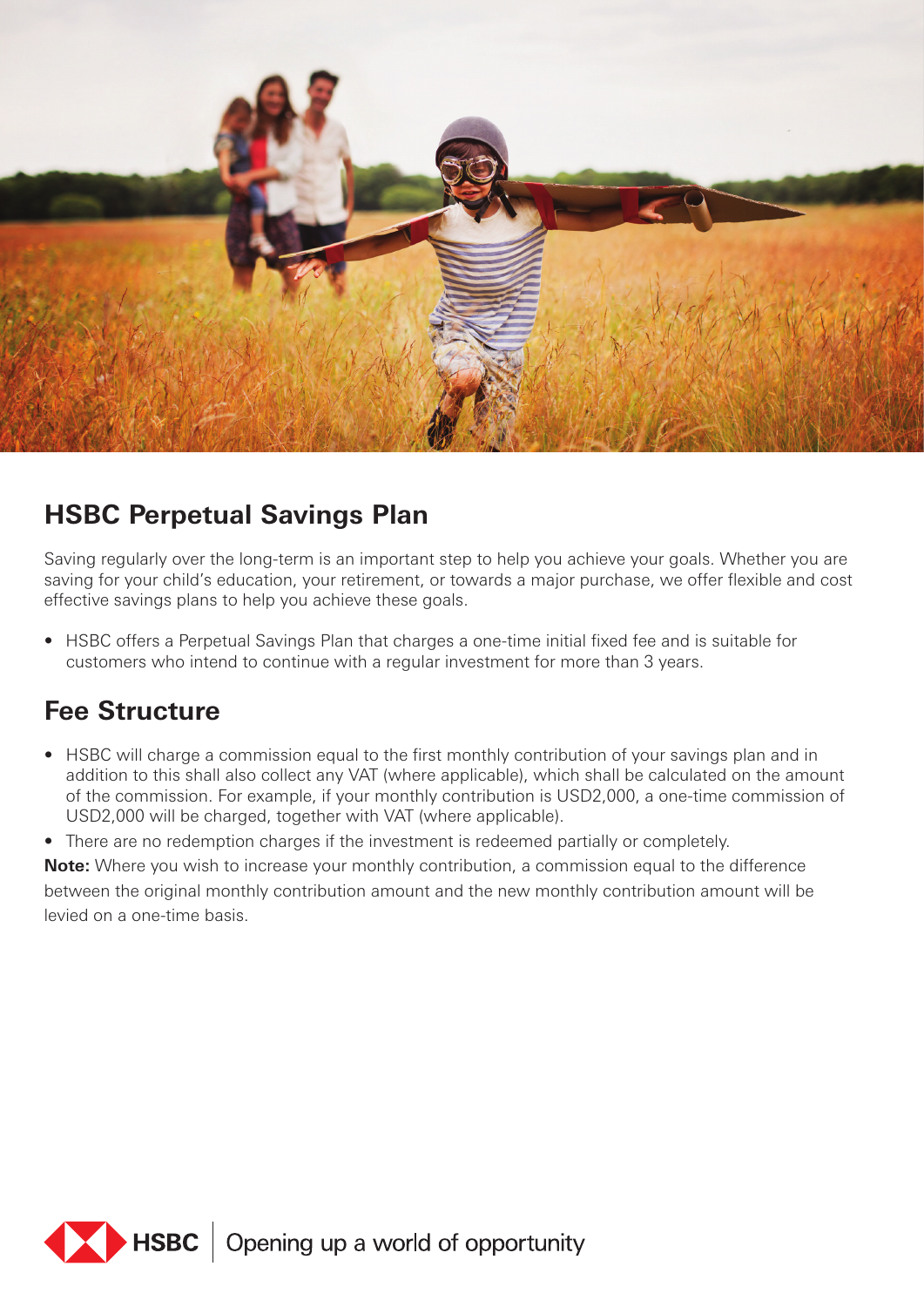#### **HSBC Perpetual Savings Plan Illustration**

Here is an example of the potential growth you may expect in a balanced portfolio with a monthly contribution of USD 2,500 over a period of 20 years at an illustrative annual growth rate of 6%.

| Year           | <b>Total</b><br><b>Contribution</b><br><b>Amount</b> | <b>Annual</b><br><b>Contribution</b> | <b>Other Banks Standard</b><br><b>Investment Plan</b> |              | <b>HSBC Perpetual Savings Plan</b>          |                |             |
|----------------|------------------------------------------------------|--------------------------------------|-------------------------------------------------------|--------------|---------------------------------------------|----------------|-------------|
|                |                                                      |                                      | <b>Fees</b><br>(including<br><b>VAT@5%)</b>           | <b>Value</b> | <b>Fees</b><br>(including<br><b>VAT@5%)</b> | <b>Value</b>   | Difference* |
| $\overline{0}$ | 2,500                                                |                                      | 79                                                    | 2,421        | 2,625                                       | $\overline{0}$ | (2, 421)    |
| $\mathbf{1}$   | 32,500                                               | 30,000                               | 945                                                   | 33,365       |                                             | 31,800         | (1, 565)    |
| $\overline{2}$ | 62,500                                               | 30,000                               | 945                                                   | 66,165       |                                             | 65,508         | (657)       |
| 3              | 92,500                                               | 30,000                               | 945                                                   | 100,933      |                                             | 101,238        | 305         |
| $\overline{4}$ | 122,500                                              | 30,000                               | 945                                                   | 137,788      |                                             | 139,113        | 1,325       |
| 5              | 152,500                                              | 30,000                               | 945                                                   | 176,853      |                                             | 179,260        | 2,407       |
| 6              | 182,500                                              | 30,000                               | 945                                                   | 218,263      |                                             | 221,815        | 3,552       |
| $\overline{7}$ | 212,500                                              | 30,000                               | 945                                                   | 262,157      |                                             | 266,924        | 4,767       |
| 8              | 242,500                                              | 30,000                               | 945                                                   | 308,684      |                                             | 314,739        | 6,055       |
| 9              | 272,500                                              | 30,000                               | 945                                                   | 358,004      |                                             | 363,424        | 5,420       |
| 10             | 302,500                                              | 30,000                               | 945                                                   | 410,282      |                                             | 419,149        | 8,867       |
| 11             | 332,500                                              | 30,000                               | 945                                                   | 465,697      |                                             | 476,098        | 10,401      |
| 12             | 362,500                                              | 30,000                               | 945                                                   | 524,438      |                                             | 536,464        | 12,026      |
| 13             | 392,500                                              | 30,000                               | 945                                                   | 586,702      |                                             | 600,452        | 13,750      |
| 14             | 422,500                                              | 30,000                               | 945                                                   | 652,703      |                                             | 668,279        | 15,576      |
| 15             | 452,500                                              | 30,000                               | 945                                                   | 722,663      |                                             | 740,176        | 17,513      |
| 16             | 482,500                                              | 30,000                               | 945                                                   | 796,821      |                                             | 816,386        | 19,565      |
| 17             | 512,500                                              | 30,000                               | 945                                                   | 875,429      |                                             | 897,170        | 21,741      |
| 18             | 542,500                                              | 30,000                               | 945                                                   | 958,753      |                                             | 982,800        | 24,047      |
| 19             | 572,500                                              | 30,000                               | 945                                                   | 1,047,076    |                                             | 1,073,568      | 26,492      |
| 20             | 602,500                                              | 30,000                               | 945                                                   | 1,140,699    |                                             | 1,169,782      | 29,083      |
| <b>Total</b>   | 602,500                                              | 30,000                               | 18,979                                                | 1,140,699    | 2,625                                       | 1,169,782      | 29,083      |

This table is for illustrative purposes only and does not relate to any particular investment products. The figures are purely hypothetical.

\*This column indicates the difference in growth between the HSBC Regular Savings Plan and the HSBC Perpetual Savings Plan, wherein a 3% fee is charged on each contribution<br>in the HSBC Regular Savings Plan and an upfront fe

## **Understanding risks**

The funds are monitored by the Fund Manager with the aim to ensure they meet the expectations set out in the relevant prospectus and/or Key Investor Information Document (KIID). You should consider the key risks below before investing. Please refer to the relevant Fund and HSBC documentation for more information.

#### **Market risks**

Market fluctuations can affect the performance of an investment fund both upwards and downwards. You may not get back the full amount invested.

#### **Exchange rate risk**

Investing in assets denominated in a foreign currency exposes the value of the investment to exchange rate fluctuations, which may increase or decrease the value of your initial investment.